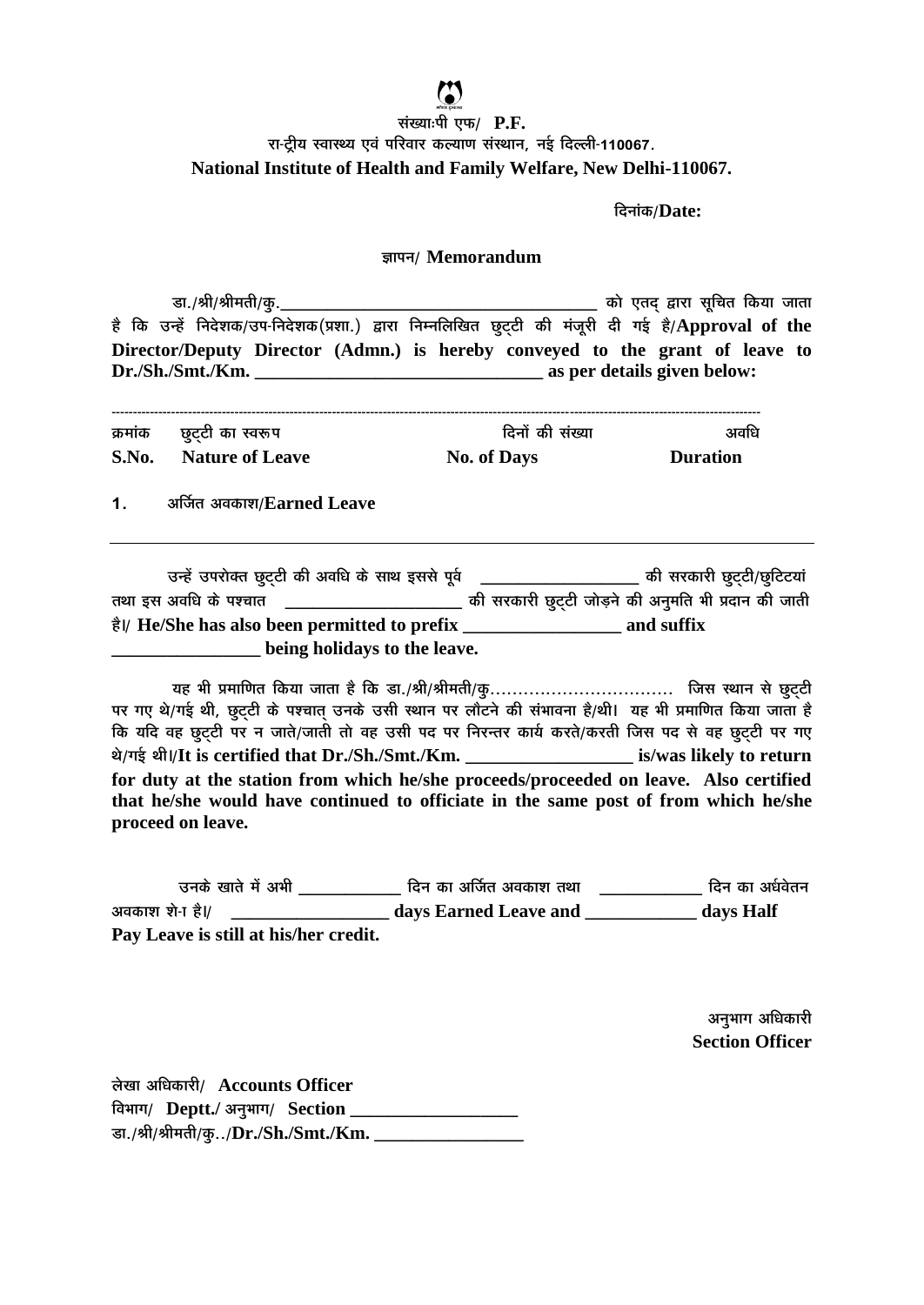दिनांक/Date:

## ज्ञापन/ Memorandum

है कि उन्हें निदेशक/उप-निदेशक(प्रशा.) द्वारा निम्नलिखित छुट्टी की मंजूरी दी गई है/Approval of the Director/Deputy Director (Admn.) is hereby conveyed to the grant of leave to 

| क्रमांक छूट्टी का स्वरूप | दिनों की संख्या    | अवधि            |
|--------------------------|--------------------|-----------------|
| S.No. Nature of Leave    | <b>No. of Days</b> | <b>Duration</b> |

परिणत अवकाश/Commuted Leave  $1<sup>1</sup>$ 

| उन्हें उपरोक्त छुट्टी की अवधि के साथ इससे पूर्व | की सरकारी छुट्टी/छुटिटयां                           |  |
|-------------------------------------------------|-----------------------------------------------------|--|
| तथा इस अवधि के पश्चात                           | की सरकारी छुट्टी जोड़ने की अनुमति भी प्रदान की जाती |  |
| है।/ He/She has also been permitted to prefix   | and suffix                                          |  |
| being holidays to the leave.                    |                                                     |  |

पर गए थे/गई थी, छूट्टी के पश्चात उनके उसी स्थान पर लौटने की संभावना है/थी। यह भी प्रमाणित किया जाता है कि यदि वह छुट्टी पर न जाते/जाती तो वह उसी पद पर निरन्तर कार्य करते/करती जिस पद से वह छुट्टी पर गए थे/गई थी।/It is certified that Dr./Sh./Smt./Km. is/was likely to return for duty at the station from which he/she proceeds/proceeded on leave. Also certified that he/she would have continued to officiate in the same post of from which he/she proceed on leave.

.<br>उनके खाते में अभी ताया कि बाद अर्जित अवकाश तथा ताया का प्रथित का अर्धवेतन अवकाश शे-1 है।/ The days Earned Leave and days Half Pay Leave is still at his/her credit.

> अनुभाग अधिकारी **Section Officer**

लेखा अधिकारी/ Accounts Officer विभाग/ Deptt./ अनुभाग/ Section \_\_\_\_\_\_\_\_\_\_\_\_\_\_\_\_\_\_\_\_\_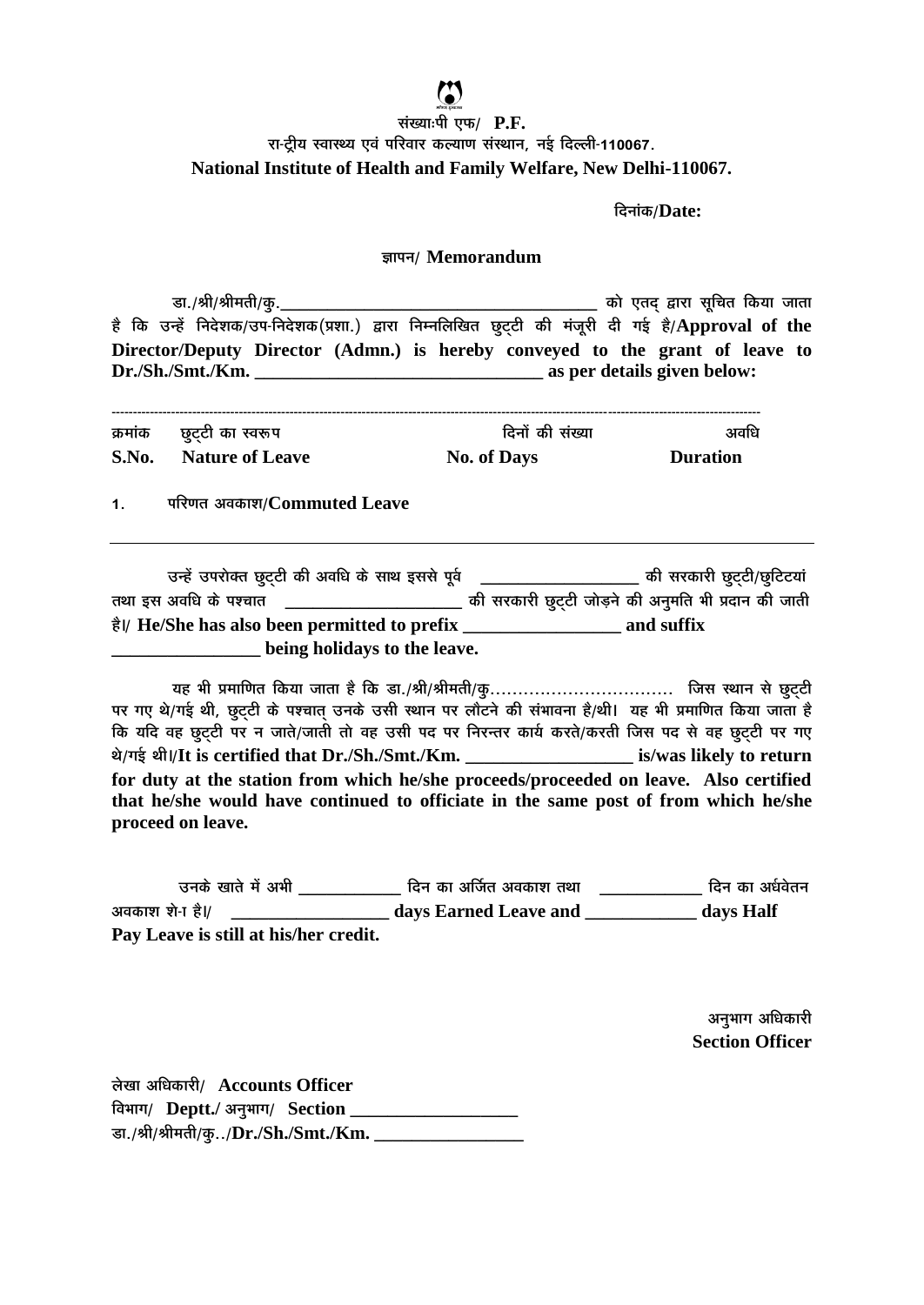दिनांक/Date:

## ज्ञापन/ Memorandum

है कि उन्हें निदेशक/उप-निदेशक(प्रशा.) द्वारा निम्नलिखित छुट्टी की मंजूरी दी गई है/Approval of the Director/Deputy Director (Admn.) is hereby conveyed to the grant of leave to 

|       | क्रमांक छूट्टी का स्वरूप | दिनों की संख्या    | अवधि            |
|-------|--------------------------|--------------------|-----------------|
| S.No. | <b>Nature of Leave</b>   | <b>No. of Days</b> | <b>Duration</b> |
| 1.    | असाधारण अवकाश/ $E.O.L.$  |                    |                 |

| उन्हें उपरोक्त छुट्टी की अवधि के साथ इससे पूर्व | की सरकारी छुट्टी/छुटिटयां                           |  |
|-------------------------------------------------|-----------------------------------------------------|--|
| तथा इस अवधि के पश्चात                           | की सरकारी छुट्टी जोड़ने की अनुमति भी प्रदान की जाती |  |
| है।/ He/She has also been permitted to prefix   | and suffix                                          |  |
| being holidays to the leave.                    |                                                     |  |

पर गए थे/गई थी, छूट्टी के पश्चात उनके उसी स्थान पर लौटने की संभावना है/थी। यह भी प्रमाणित किया जाता है कि यदि वह छुट्टी पर न जाते/जाती तो वह उसी पद पर निरन्तर कार्य करते/करती जिस पद से वह छुट्टी पर गए थे/गई थी।/It is certified that Dr./Sh./Smt./Km. is/was likely to return for duty at the station from which he/she proceeds/proceeded on leave. Also certified that he/she would have continued to officiate in the same post of from which he/she proceed on leave.

.<br>उनके खाते में अभी ताया कि बाद अर्जित अवकाश तथा ताया का प्रथित का अर्धवेतन अवकाश शे-1 है।/ The days Earned Leave and days Half Pay Leave is still at his/her credit.

> अनुभाग अधिकारी **Section Officer**

लेखा अधिकारी/ Accounts Officer